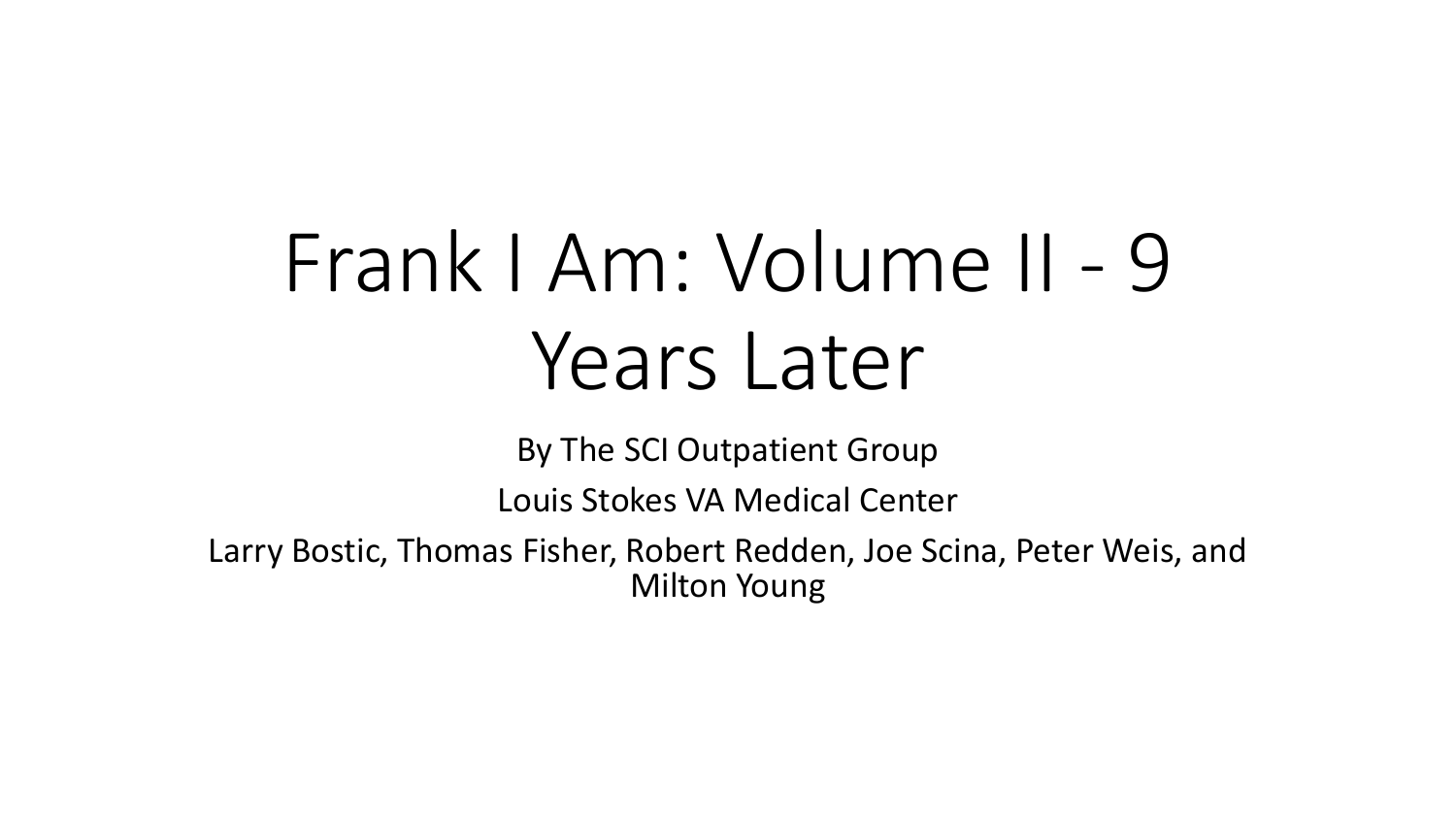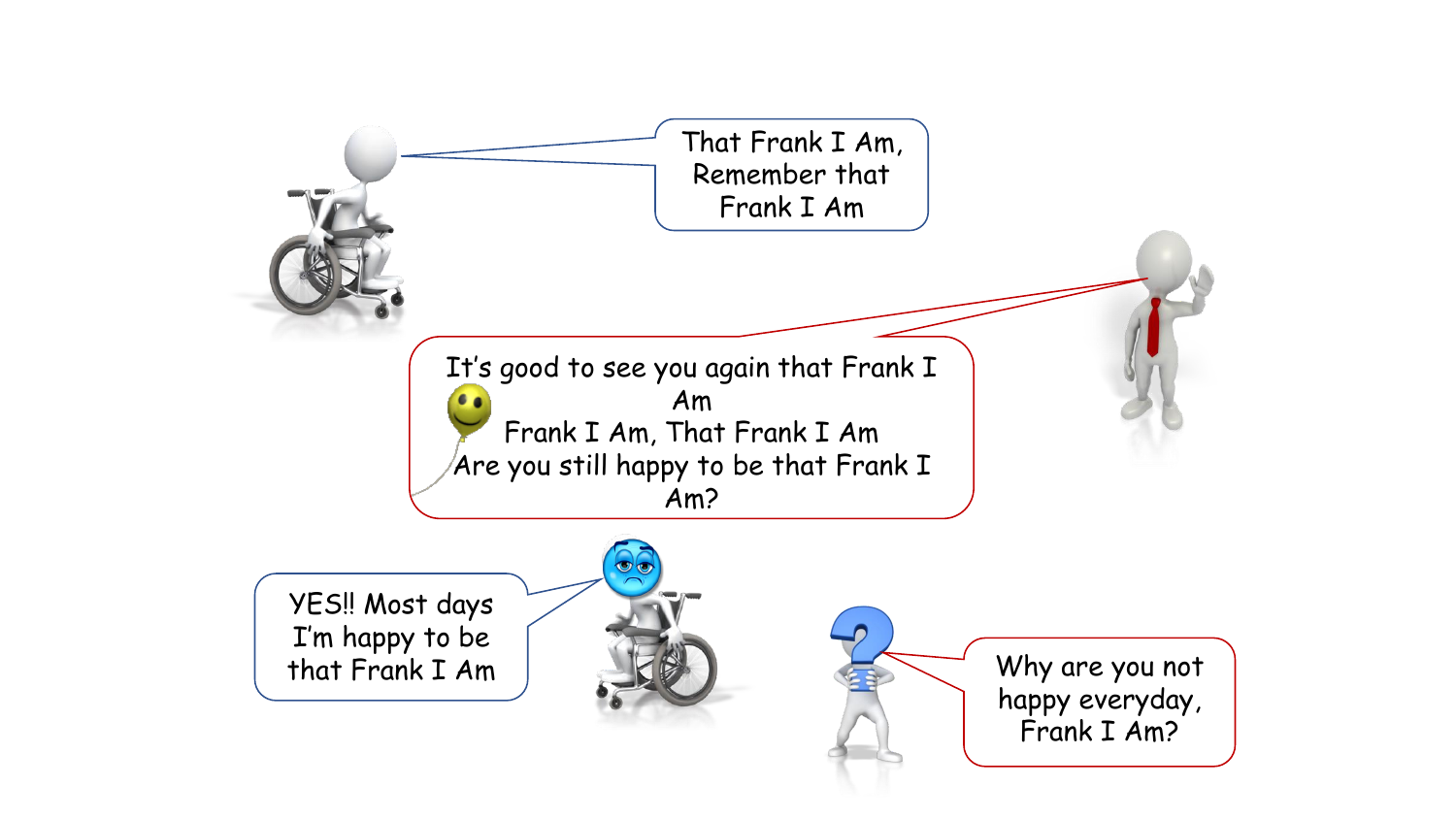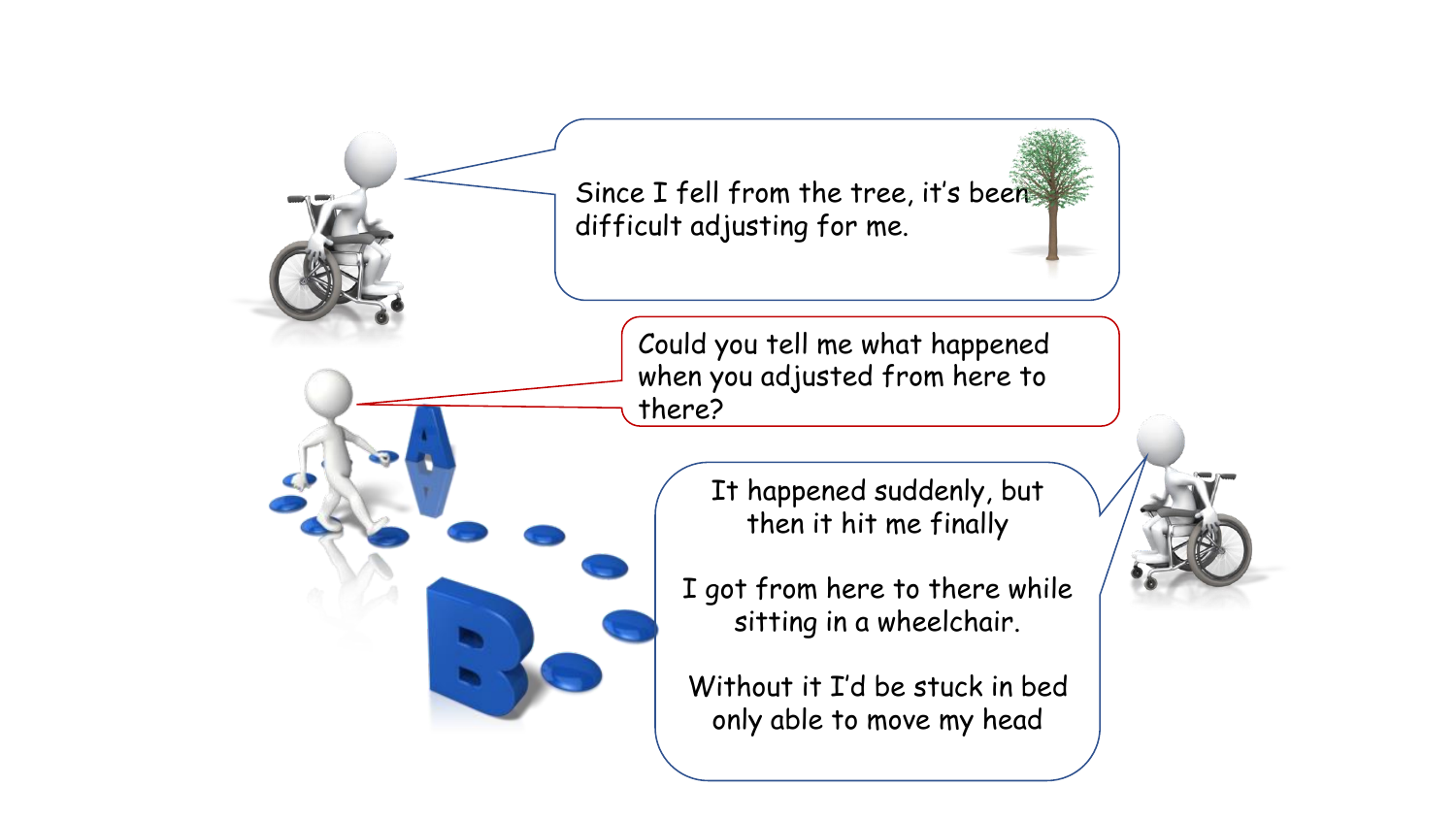How do you survive with what I see? Can you please explain to me how you live with the changes from falling from a tree?



Although I'll never be like you but there are still many things I can do!

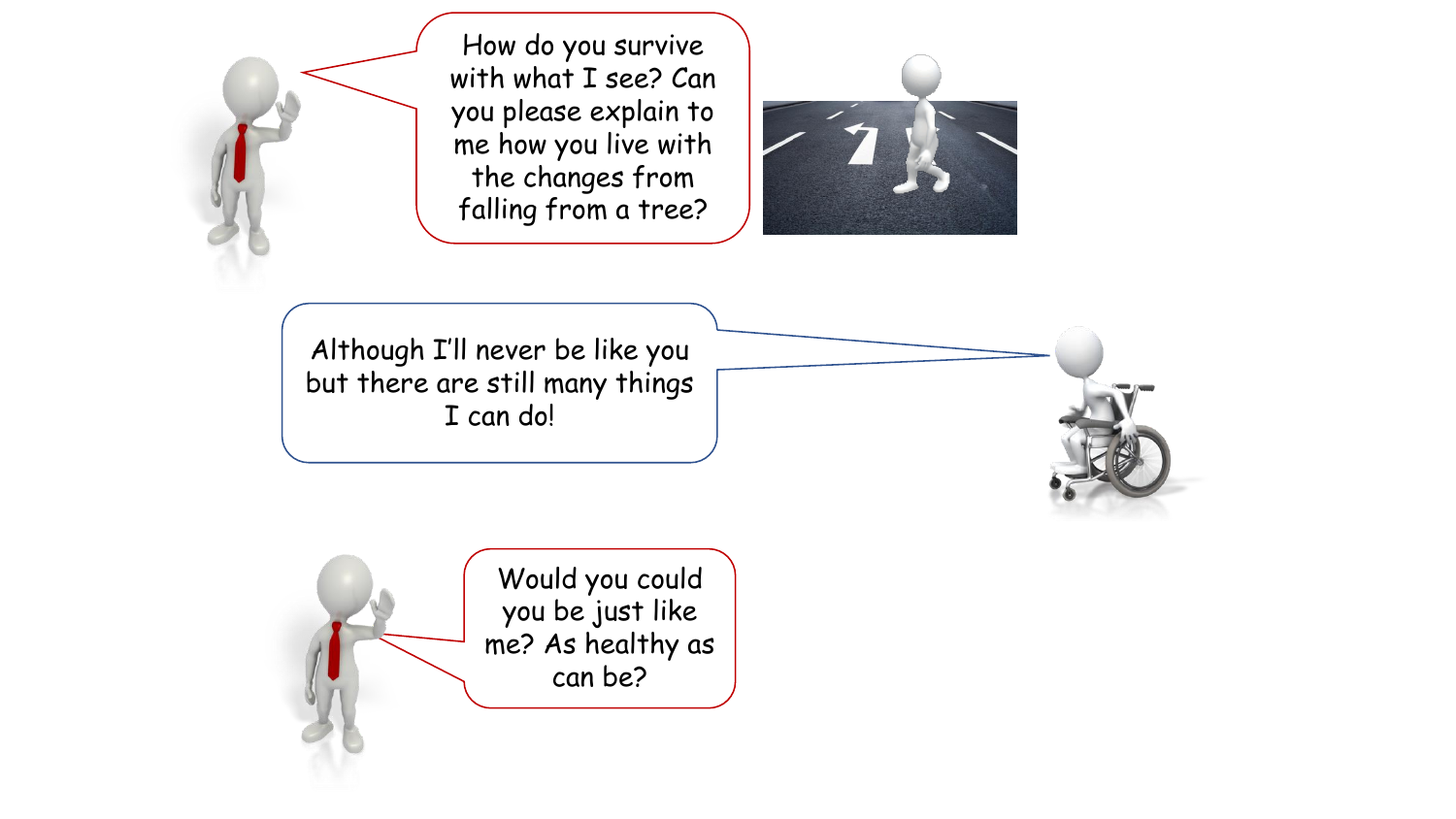YES! Healthy, wealthy and happy I can be, if I pay attention to my Doctors and me. For me, I have to be vigilant and use my brain constantly.



What is the difference between you and me? That you use your brain frequently?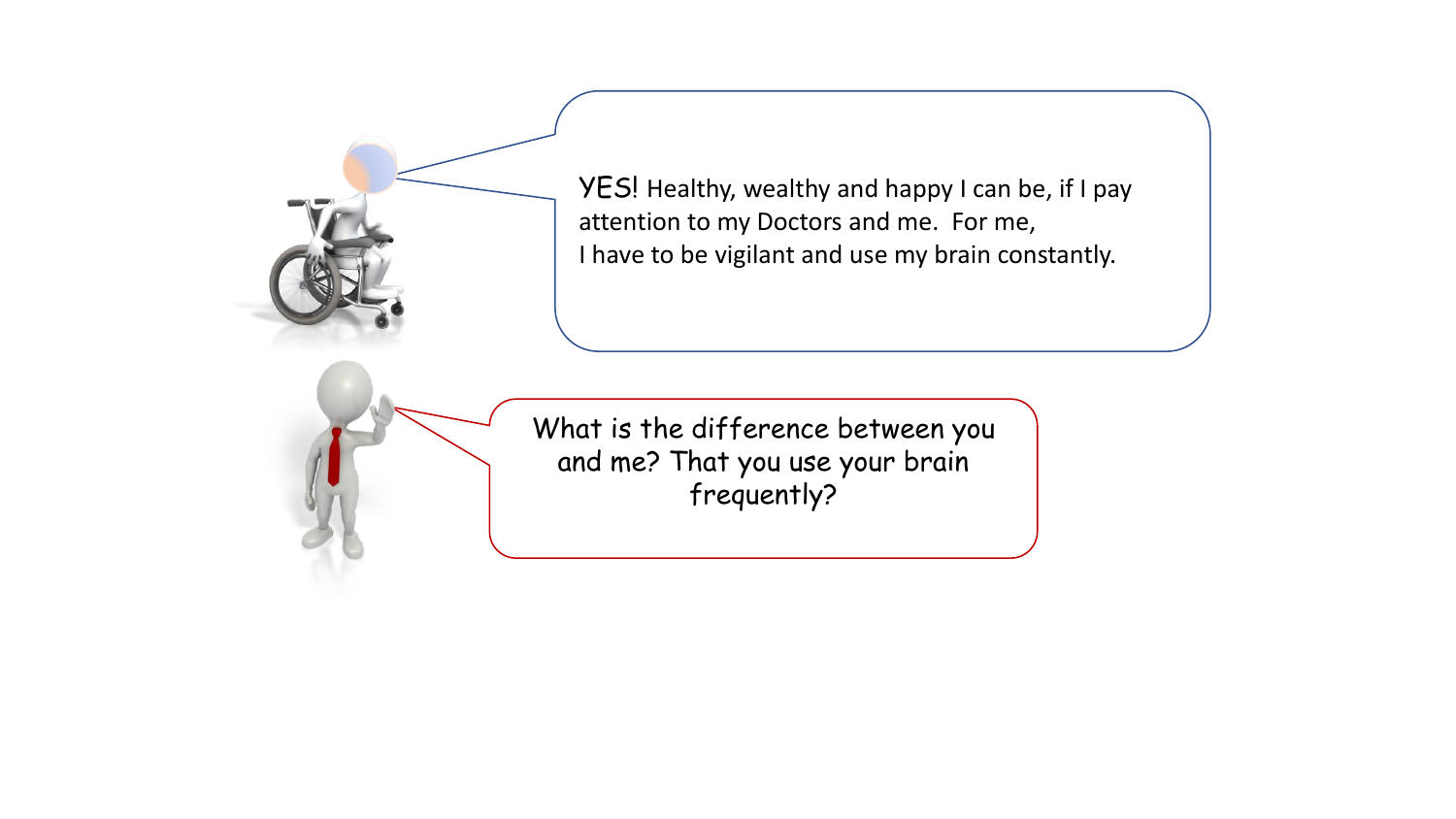I must eat, drink and watch how my clothes lay, and exercise almost everyday. If I don't I'll have to pay! Paying attention to the water I drink helps make sure my blood pressure doesn't sink. Sticking to a very healthy diet makes sure my body won't riot!

> Are you all alone sitting at home?

NO! I go out and about with people who won't let me pout!

I keep my friends and participate in current trends.

I have a partner now and here's how:

I asked questions and we talked together and enjoyed the weather

It was scary and I was wary

Now I know that disability is just one part of all the things

that can fill a heart

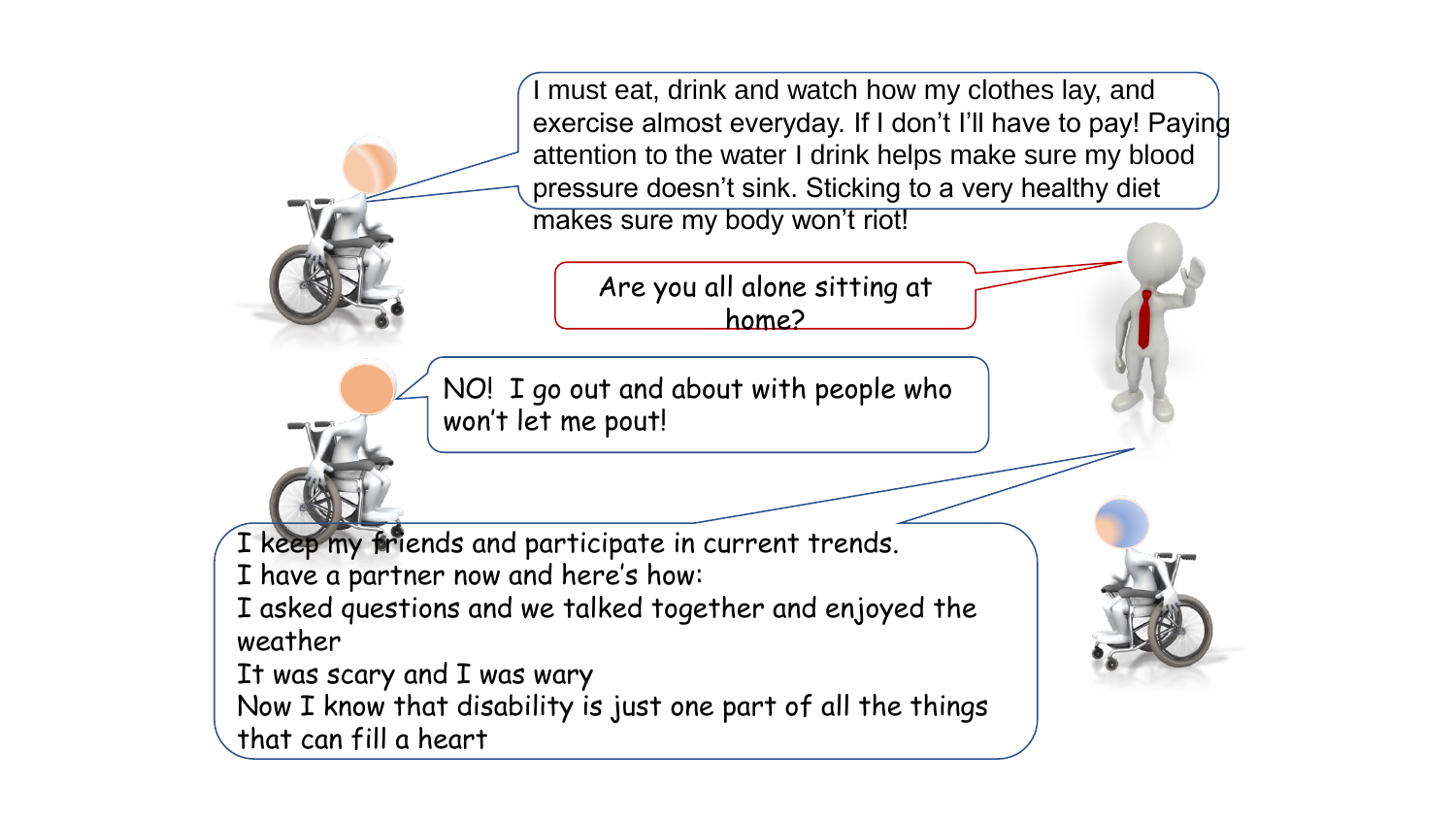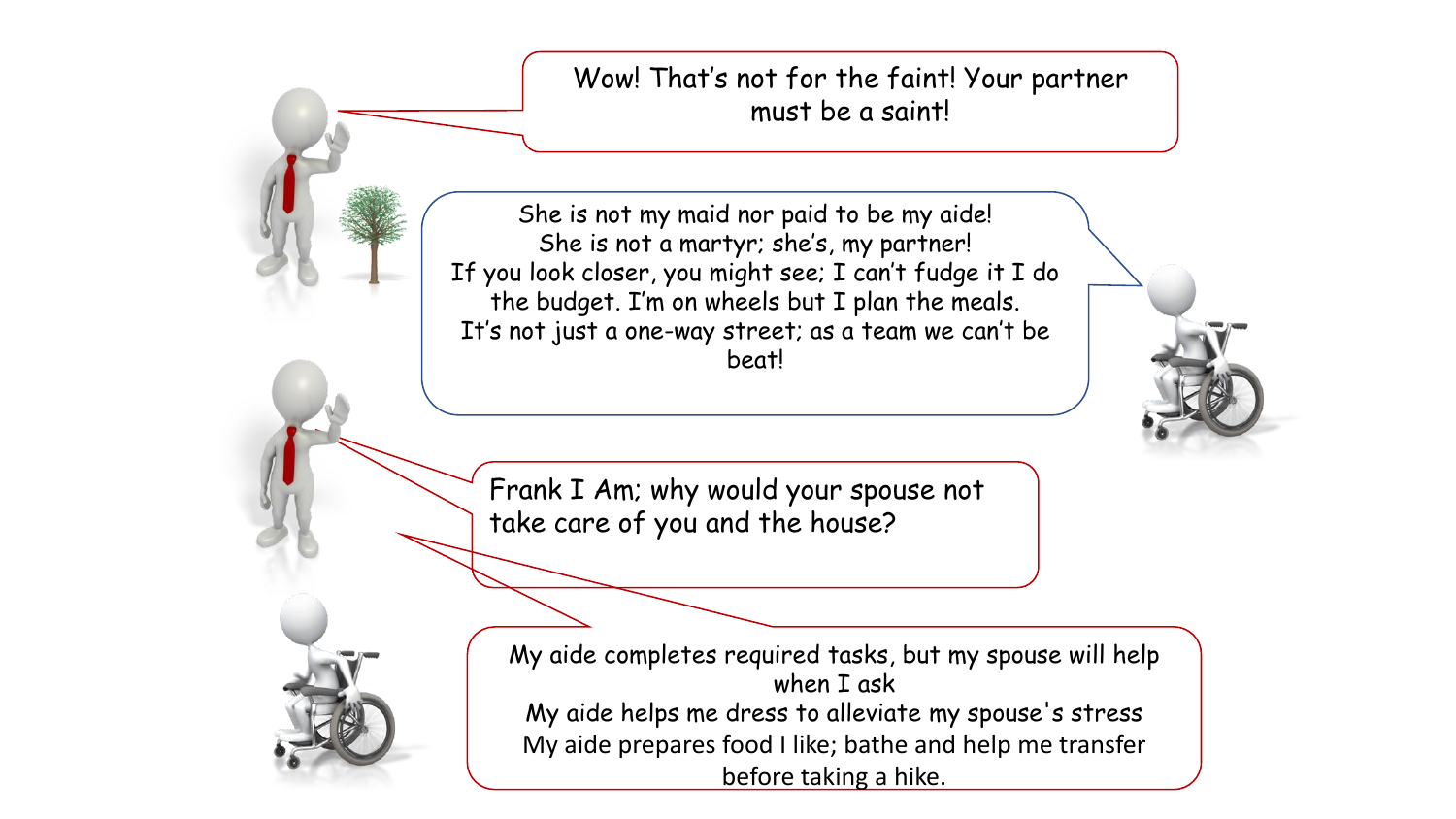For others I know, their spouse runs the show. They do all their care and handle affairs.

Sounds like your aide does more than a maid?

Yes! Other things on the list: driver, companionship, and basic medical checks; you get the gist!

> Are your aides and spouse your only company?

No, I also spend time with friends doing things that are fun for me!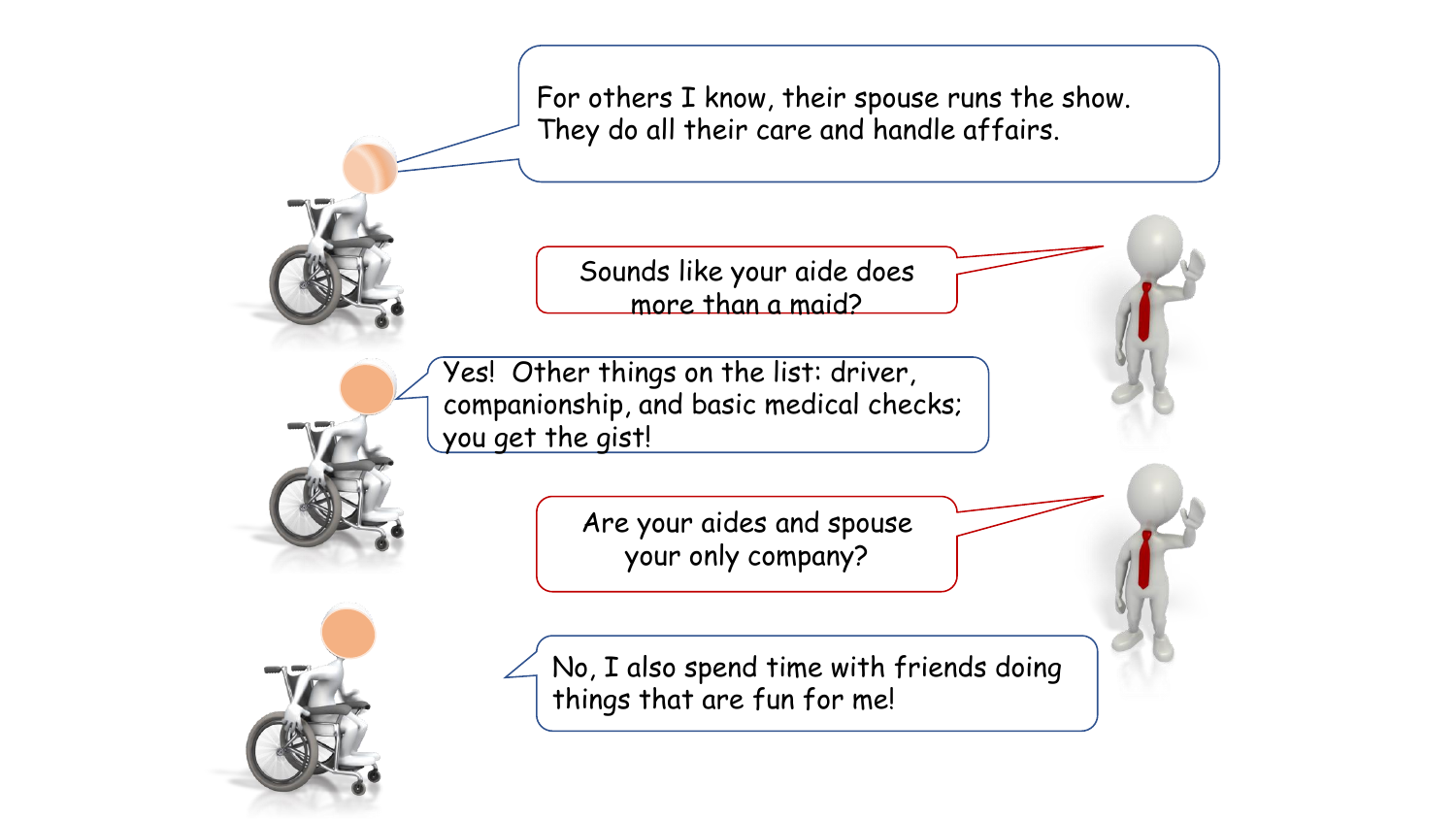Activities offered by your local VA and PVA often don't require you to pay. Bowling and shooting shan't be missed, archery and golfing are on the list! These activities help vets with disabilities connect and exercise with a positive effect.

I participate in wheelchair sports near here, but the cherry on the top is the National Veterans Wheelchair Games once a year. I have traveled around the country and made friends from near and far; using the star to guide the car. As you can see, there have been opportunities for me.

> You have come a long way since I've seen you last. You are experiencing life and having a blast.

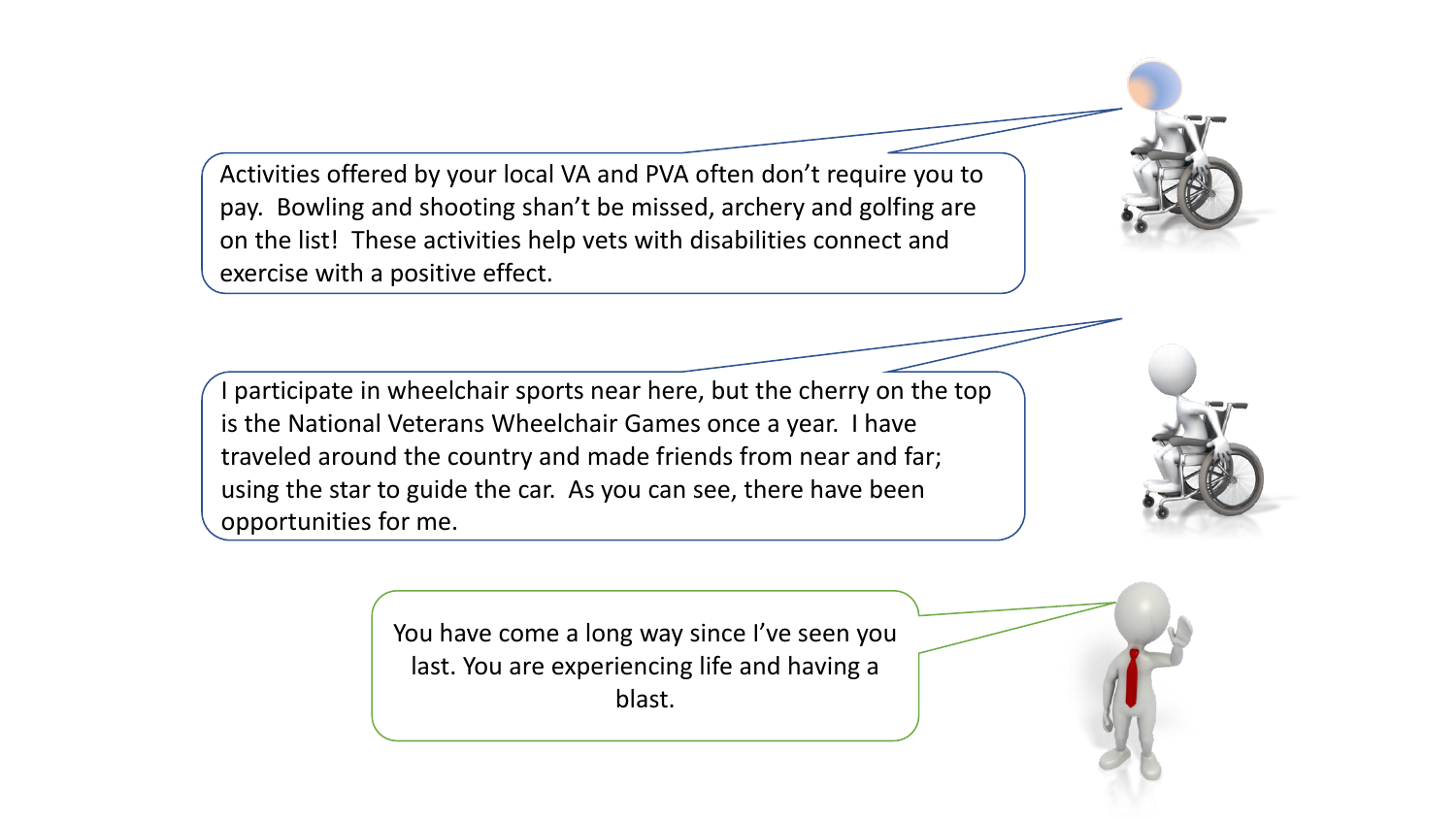I am experiencing life and having a blast; now it's time to go on a new path! There are still so many things I can do, like get a job or volunteer too!

But first I have to see if my qualities meet some of the job needs. The Veteran Readiness & Employment at the VA and Veterans Career Program through PVA will get me up to speed! These programs help me break down the barriers, so I can be the best version they can see of me.

> Now I see, you and me, don't act so differently. Even though you fell from a tree, you are still an active member of society…just…like…me.

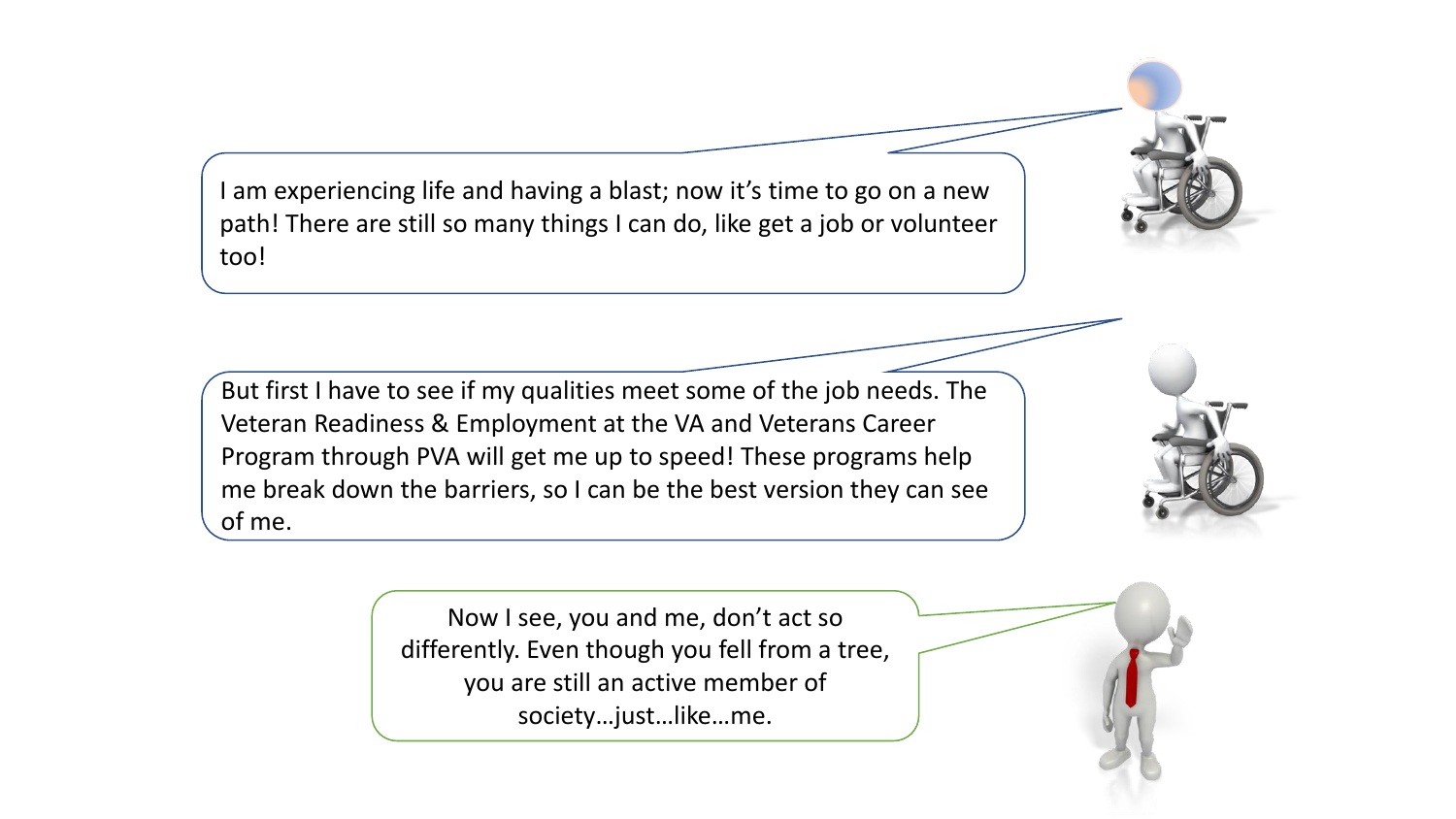Active in society, I am glad you see that in me, and challenges with my disability does not stop me from living vivaciously! I have overcome obstacles and have come full circle, you see. I am now living a beautiful life and have become the best man I can be.

Hey Frank, I see you have come full circle, and you are the best man you can be.

Just wait and see what I can do, I am going to have a baby too!

I just can't wait until I see you to start your family!



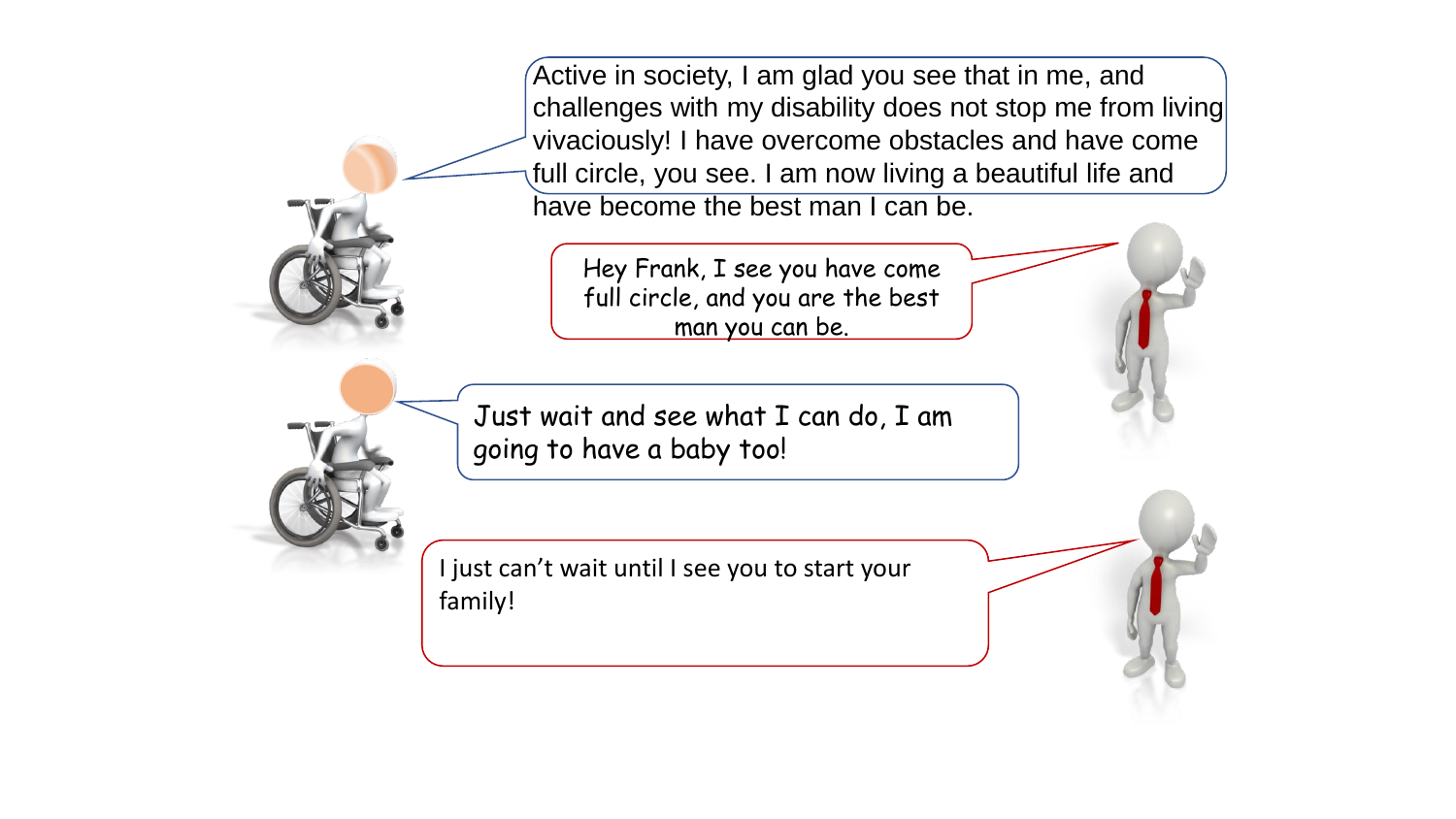## 4 years later Frank meets Sam again



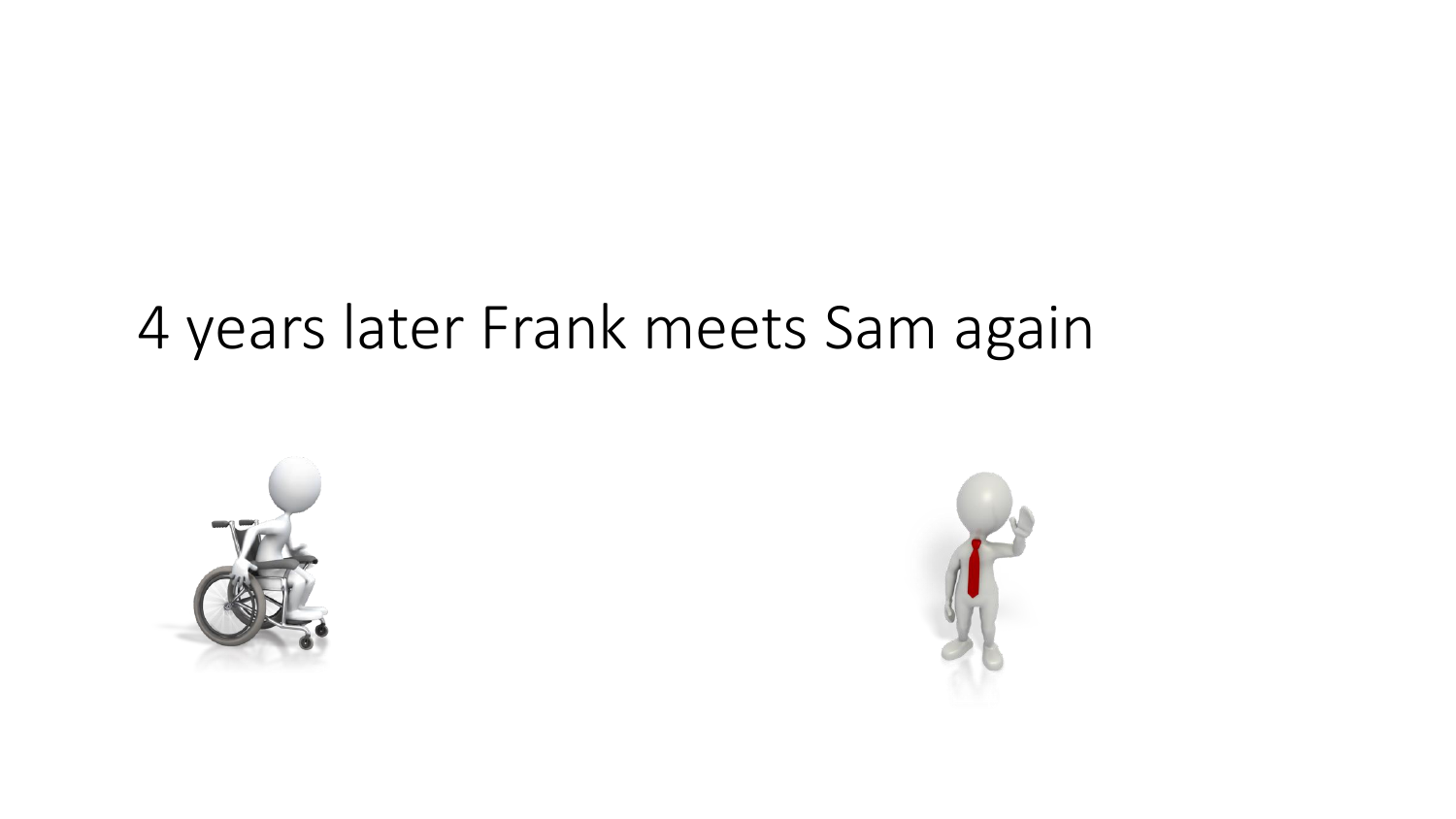Good to see you Sam! I am as happy as a clam!

Last time we met you were talking about having a family! If you have the time, I'd like to hear what you've been doing these past four years.

You bet! I have two kids that are five and one! They make me laugh and are tons of fun.

Excuse my lack of knowledge; they didn't teach us this in college. Learning you have kids was a surprise; could you please advise? How easy was conception with your current debilitation?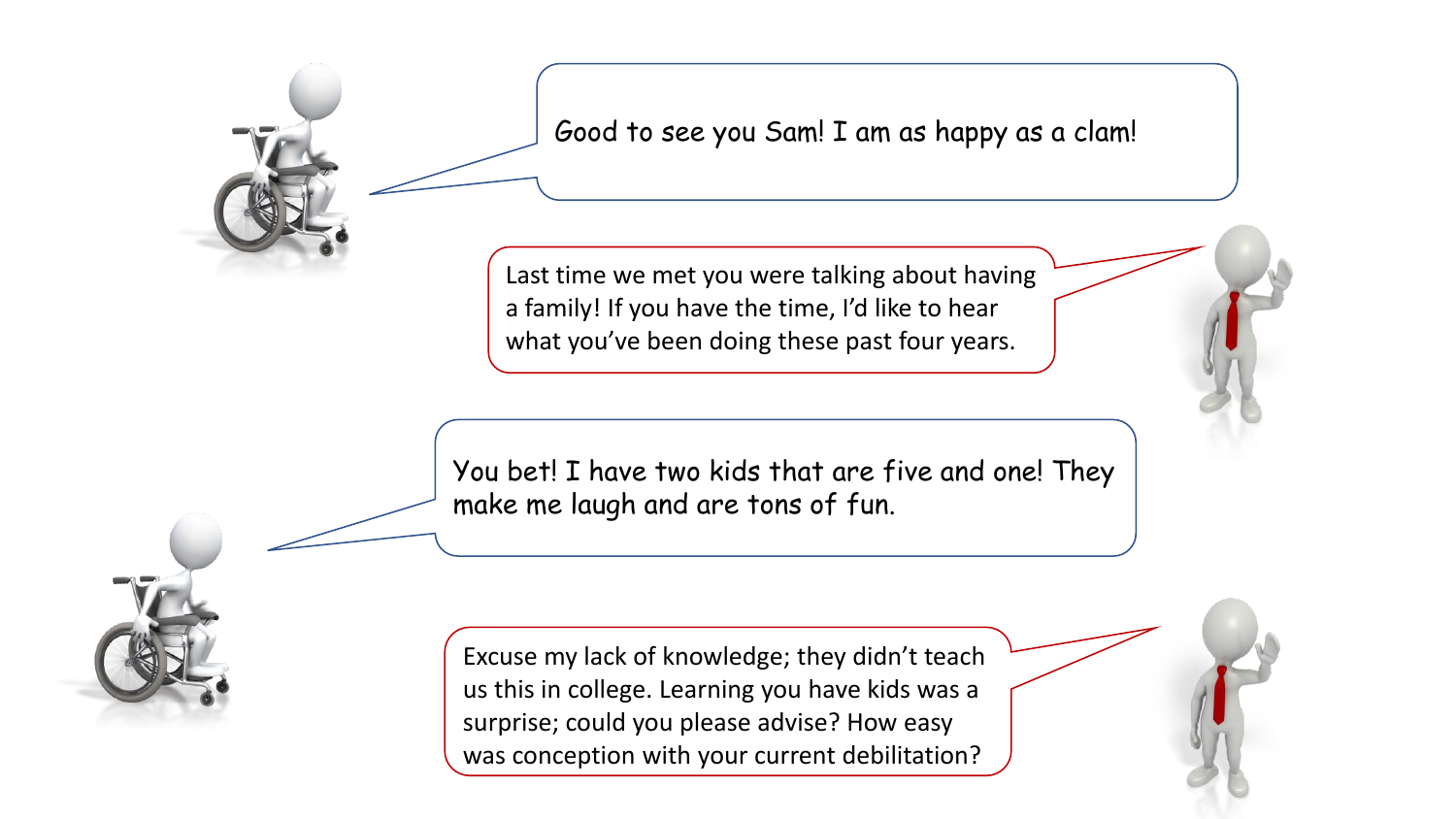Do you want the whole truth or do you want it like candy coated fruit? If you want the truth, I'd like to go somewhere soundproof!

Down the street there's a coffee house or two. Could we stop in and have a brew?

Let's pop into Mama's and see if they can accommodate me! An accessible place will have enough space and a handicapped parking place!

Can you have your children naturally or do you have to do it artificially?



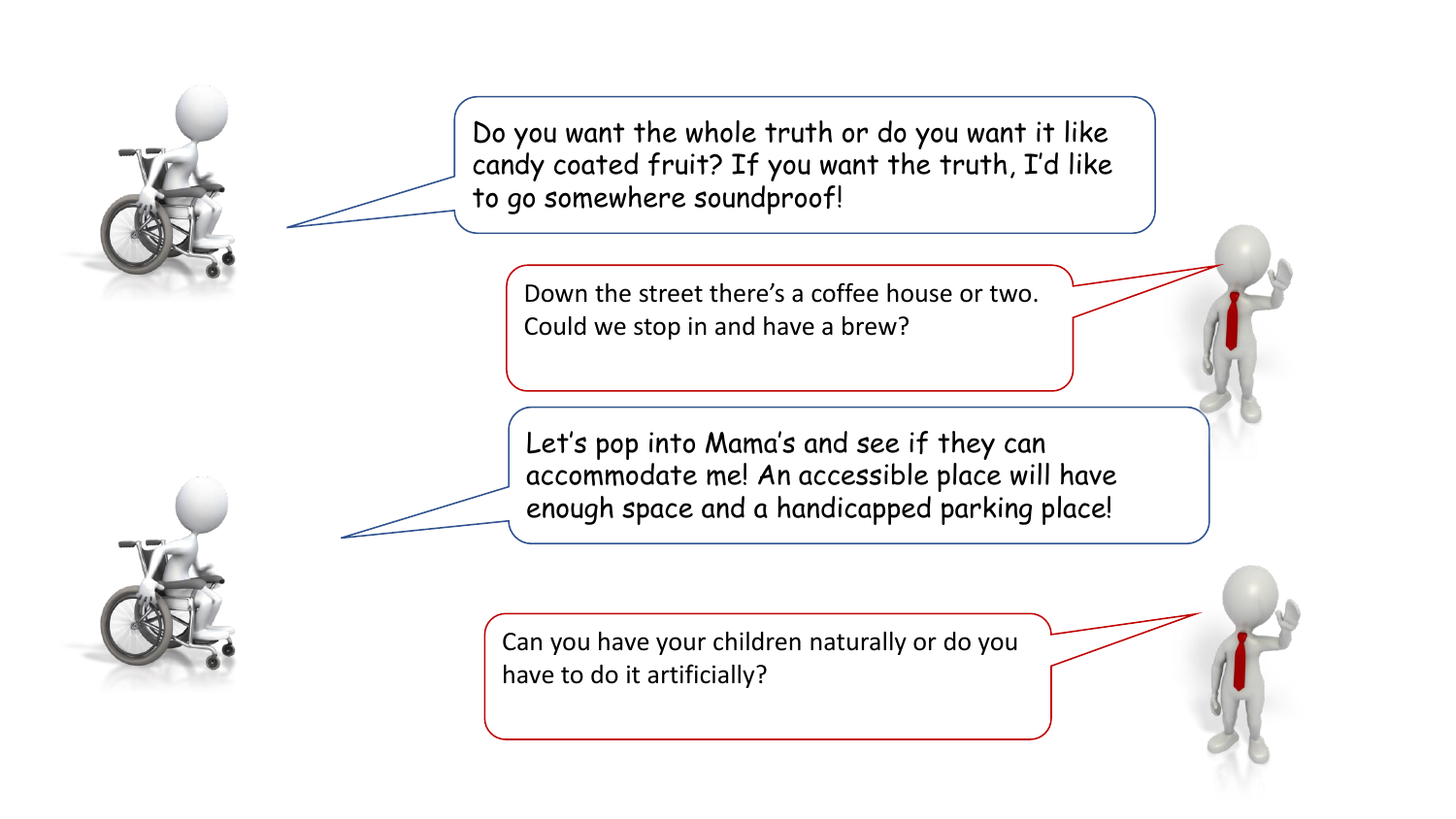

We tried to do it naturally to create our family. But that was a bust. So we got a special vibrator for us. To start this off I need to say: where there's a will there's a way!

What was the process that was done? I am sure it wasn't any fun.

> I tried many ways; it was a bear. It seemed like it was trial and error. Who do I ask, where do I look, you can't find this stuff in just any book! First, I went to the VA to see if they would help me pay.

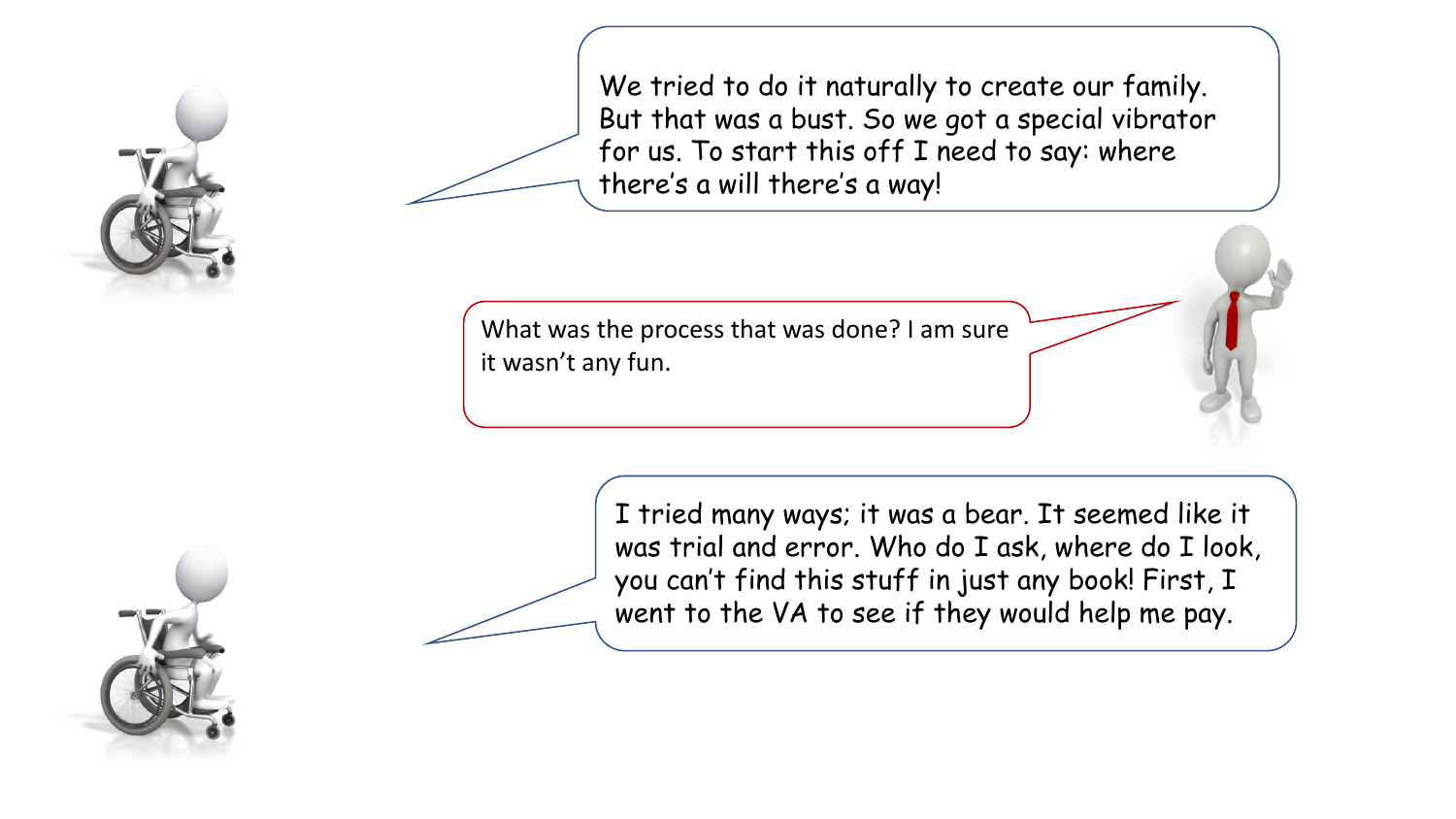The VA would help with info and DME but wouldn't cover IVF for me. Service connection disability is what must be to get IVF for you or me. Some insurance helped me out so I wouldn't sit and pout. IVF worked for me because we couldn't do it naturally.

Thanks for sharing with me how you came to have a family. It's amazing to me that you can have kids even with your disability. With your lack of mobility do your kids treat you differently?

They see and love me as their dad. The differences aren't always bad. Baseball we used to play; now board games is how we spend the day. They only know the Frank that is me. They see my adaptability. They learned to help me with things they can; my little boy is going to be an openminded man.

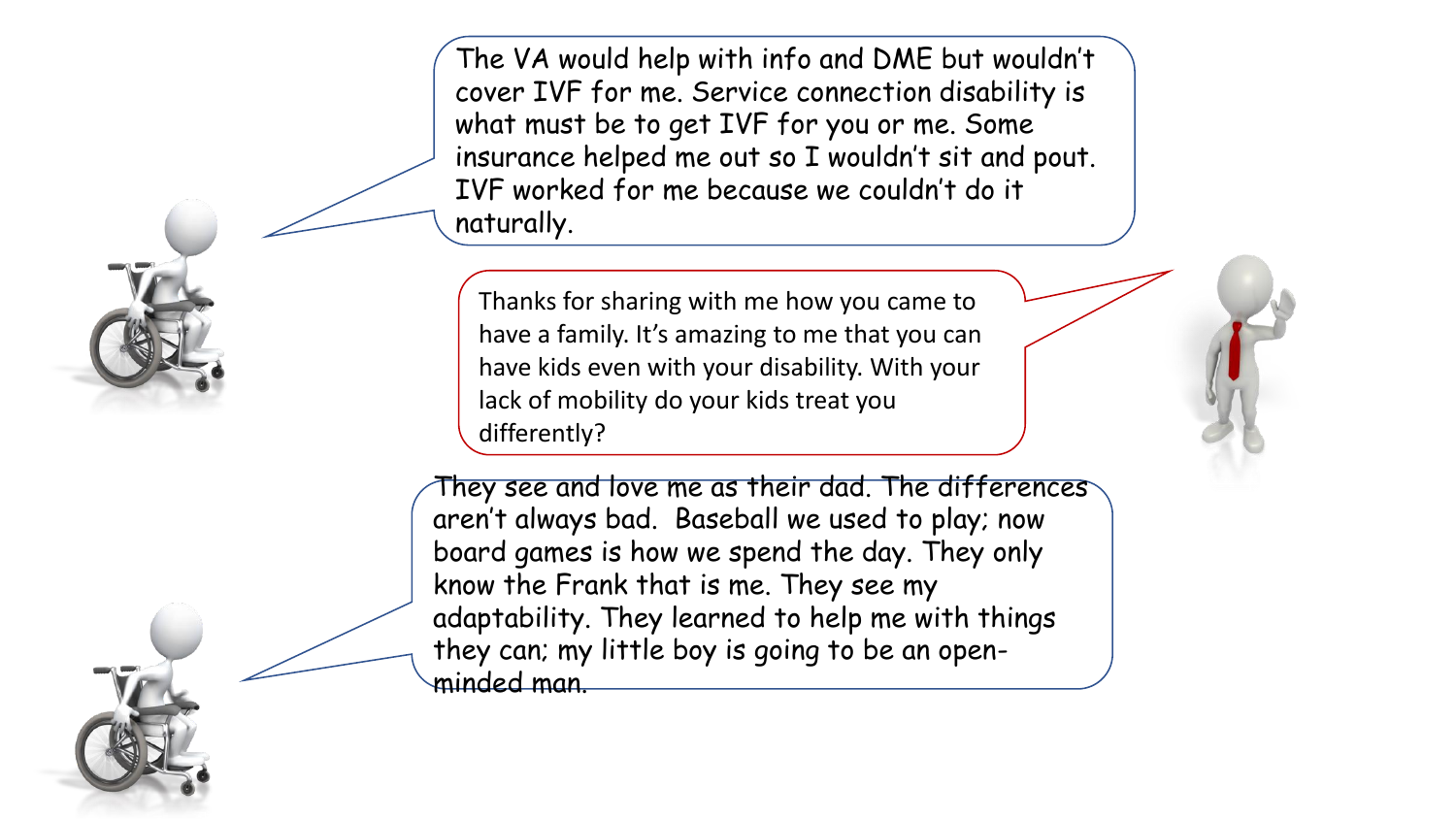Your family seems to have adjusted well. I'd like to learn more so please do tell.

My kids see me as I am. Not disabled or unable but like your kids see you Sam. Parenting is about love and care; that's why my wife and I make an awesome pair. Even though I sit in this chair; my family knows I will always be there! I can't put up the cub scout tents but I'm in charge of homework, chauffer, and school events. My wife and kids are actually on the way. Can you stay and say hello today?

That sounds great! I'd love to meet your wife, kids, family. I would have thought your disability is a bigger problem in parenting then it seems to be. But it seems normal to your family.